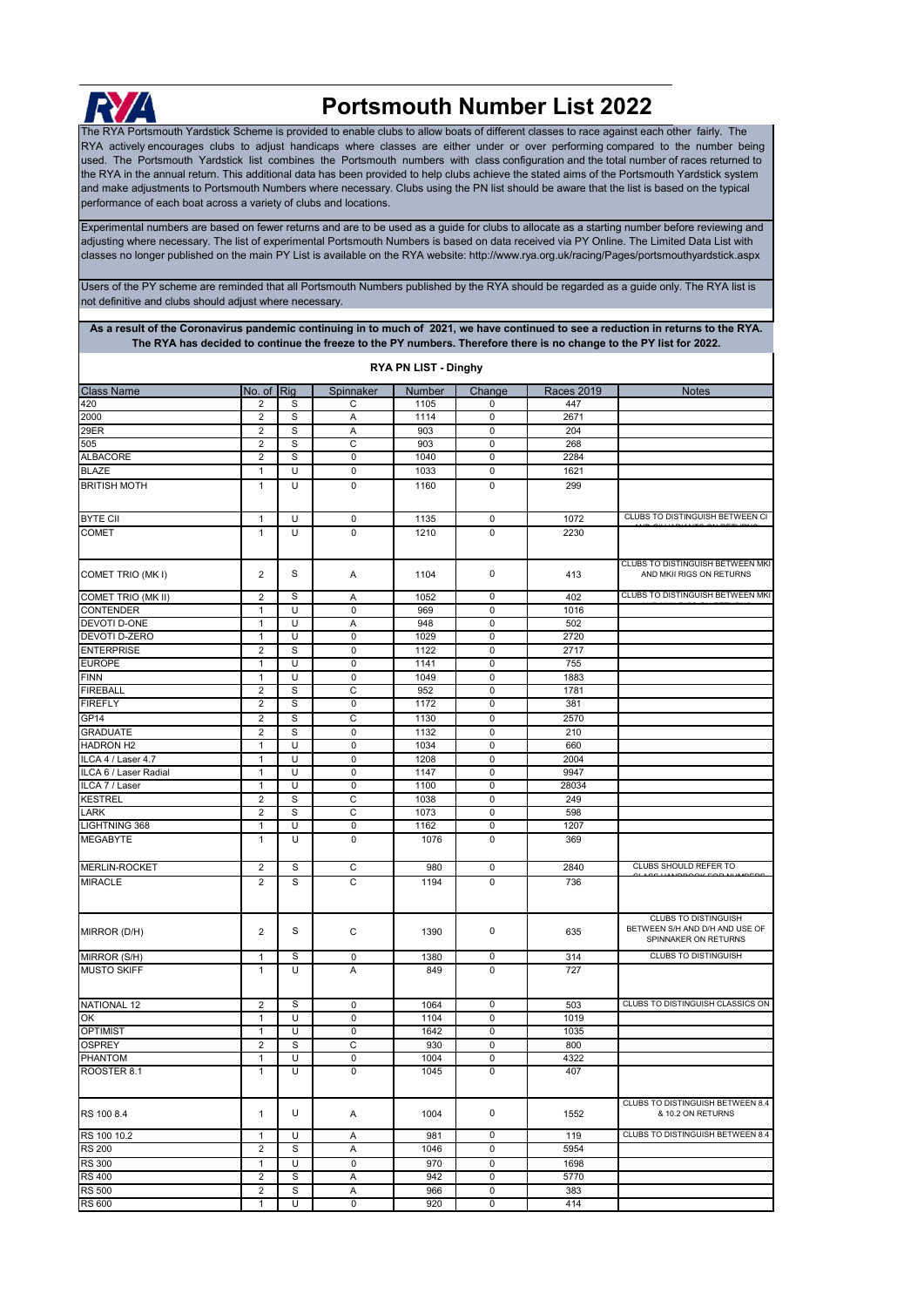| <b>RS 700</b>               | $\mathbf{1}$   | U              | Α              | 845           | $\Omega$        | 412         |                                                                             |
|-----------------------------|----------------|----------------|----------------|---------------|-----------------|-------------|-----------------------------------------------------------------------------|
| <b>RS 800</b>               | $\overline{2}$ | S              | A              | 799           | $\Omega$        | 463         |                                                                             |
| RS AERO 5                   | $\mathbf{1}$   | U              | $\mathbf 0$    | 1136          | $\mathbf 0$     | 641         |                                                                             |
| RS AERO 7                   | $\mathbf{1}$   | U              | $\mathbf 0$    | 1065          | $\mathbf 0$     | 5536        |                                                                             |
| RS AERO 9                   | $\mathbf{1}$   | U              | $\mathbf 0$    | 1014          | $\mathbf 0$     | 2607        |                                                                             |
|                             |                |                |                |               |                 |             |                                                                             |
| <b>RS FEVA XL</b>           | $\overline{2}$ | S              | A              | 1244          | $\mathbf 0$     | 924         | CLUBS TO DISTINGUISH BETWEEN S<br>AND XL VARIANTS ON RETURNS                |
| <b>RS TERA PRO</b>          | $\mathbf{1}$   | U              | $\Omega$       | 1359          | $\mathbf 0$     | 476         | CLUBS TO DISTINGUISH BETWEEN<br>SPORT AND PRO VARIANTS ON<br><b>RETURNS</b> |
| <b>RS TERA SPORT</b>        | 1              | U              | $\mathbf 0$    | 1445          | $\mathbf 0$     | 471         | CLUBS TO DISTINGUISH BETWEEN                                                |
| <b>RS VAREO</b>             | $\mathbf{1}$   | $\overline{U}$ | $\overline{A}$ | 1093          | $\mathbf 0$     | 1405        |                                                                             |
| <b>RS VISION</b>            | $\overline{2}$ | S              | Α              | 1137          | $\mathbf 0$     | 318         |                                                                             |
| <b>SCORPION</b>             | $\overline{2}$ | S              | $\overline{C}$ | 1041          | $\mathbf 0$     | 729         |                                                                             |
| <b>SEAFLY</b>               | $\overline{2}$ | S              | C              | 1071          | $\mathbf 0$     | 384         |                                                                             |
| SNIPE                       | $\overline{2}$ | s              | $\mathbf 0$    | 1108          | $\mathbf 0$     | 222         |                                                                             |
| <b>SOLO</b>                 | $\mathbf{1}$   | U              | $\mathbf 0$    | 1142          | $\Omega$        | 21596       |                                                                             |
| <b>SOLUTION</b>             | $\mathbf{1}$   | U              | $\mathbf 0$    | 1092          | $\mathbf 0$     | 472         |                                                                             |
| <b>STREAKER</b>             | $\mathbf{1}$   | U              | $\mathbf 0$    | 1128          | $\mathbf 0$     | 5895        |                                                                             |
| <b>SUPERNOVA</b>            | $\mathbf{1}$   | U              | $\mathbf 0$    | 1077          | $\mathbf 0$     | 5909        |                                                                             |
| <b>TASAR</b>                | $\overline{2}$ | S              | $\Omega$       | 1022          | $\mathbf 0$     | 1053        |                                                                             |
| <b>TOPPER</b>               | $\mathbf{1}$   | U              | $\Omega$       | 1365          | $\Omega$        | 3164        | CLUBS TO DISTINGUISH 4.2 RIG ON                                             |
| <b>WANDERER</b>             | $\overline{2}$ | S              | C              | 1193          | $\mathbf 0$     | 353         |                                                                             |
| <b>WAYFARER</b>             | $\overline{2}$ | S              | C              | 1102          | $\Omega$        | 2350        |                                                                             |
| <b>EXPERIMENTAL NUMBERS</b> |                |                |                |               |                 |             |                                                                             |
| <b>Class Name</b>           | No. of         | Rig            | Spinnaker      | <b>Number</b> | Change from '20 |             | <b>Notes</b>                                                                |
| <b>B14</b>                  | $\overline{2}$ | S              | A              | 860           | $\Omega$        |             |                                                                             |
| <b>BYTE CI</b>              | $\mathbf{1}$   | U              | $\mathbf 0$    | 1215          | $\mathbf 0$     |             | CLUBS TO DISTINGUISH BETWEEN CI                                             |
| <b>CADET</b>                | $\overline{2}$ | S              | C              | 1430          | $\Omega$        |             |                                                                             |
| <b>CANOE INTERNATIONAL</b>  | $\mathbf{1}$   | S              | $\mathbf 0$    | 884           | $\mathbf 0$     |             | CLUBS TO DISTINGUISH BETWEEN IC.                                            |
| <b>HORNET</b>               | $\overline{2}$ | S              | $\mathsf{C}$   | 955           | $\mathbf 0$     |             |                                                                             |
|                             |                |                |                |               |                 |             | <b>CLUBS TO DISTINGUISH BETWEEN</b>                                         |
| <b>LASER STRATOS</b>        | $\overline{2}$ | S              | $\mathsf{A}$   | 1103          |                 | $\mathbf 0$ | <b>KEEL AND C/B</b>                                                         |
| TOPPER 4.2                  | $\mathbf{1}$   | U              | $\Omega$       | 1409          |                 | $\mathbf 0$ | CLUBS TO DISTINGUISH 4.2 RIG ON<br><b>DETHIDNS</b>                          |

| <b>RYA PN List - Keel</b> |                       |     |           |               |                    |                   |                             |  |  |
|---------------------------|-----------------------|-----|-----------|---------------|--------------------|-------------------|-----------------------------|--|--|
| <b>Class Name</b>         | No. of<br><b>Crew</b> | Rig | Spinnaker | <b>Number</b> | Change<br>from '20 | <b>Races 2019</b> | <b>Notes</b>                |  |  |
| <b>FLYING FIFTEEN</b>     | ◠                     | S   | C         | 1021          |                    | 2531              | <b>CLUBS TO DISTINGUISH</b> |  |  |
| K <sub>1</sub>            |                       | S   |           | 1064          |                    | 1211              |                             |  |  |
| K <sub>6</sub>            | っ                     | S   | A         | 919           | 0                  | 227               |                             |  |  |

| <b>RYA PN List - Multi</b>                                                                          |                |     |             |               |                    |                   |                                                                                     |  |  |  |
|-----------------------------------------------------------------------------------------------------|----------------|-----|-------------|---------------|--------------------|-------------------|-------------------------------------------------------------------------------------|--|--|--|
| For any catamaran classes that do not appear on this list but that have a published SCHRS number on |                |     |             |               |                    |                   |                                                                                     |  |  |  |
|                                                                                                     |                |     |             |               |                    |                   |                                                                                     |  |  |  |
| <b>Class Name</b>                                                                                   | No. of<br>Crew | Rig | Spinnaker   | <b>Number</b> | Change<br>from '20 | <b>Races 2019</b> | <b>Notes</b>                                                                        |  |  |  |
| A CLASS                                                                                             | 1              | U   | $\mathbf 0$ | 684           | $\mathbf 0$        | 108               | <b>CLUBS TO DISTINGUISH BETWEEN</b>                                                 |  |  |  |
| <b>CATAPULT</b>                                                                                     | 1              | U   | $\Omega$    | 898           | $\Omega$           | 121               |                                                                                     |  |  |  |
| <b>CHALLENGER</b>                                                                                   | 1              | U   | $\Omega$    | 1173          | 0                  | 363               |                                                                                     |  |  |  |
| DART <sub>18</sub>                                                                                  | 2              | S   | $\Omega$    | 832           | $\Omega$           | 138               |                                                                                     |  |  |  |
| <b>FORMULA 18</b>                                                                                   | $\overline{2}$ | S   | A           | 670           | $\Omega$           | 114               |                                                                                     |  |  |  |
| HURRICANE 5.9 SX                                                                                    | $\overline{2}$ | S   | A           | 695           | $\Omega$           | 317               | <b>SX CONFIG</b>                                                                    |  |  |  |
| <b>SPITFIRE</b>                                                                                     | $\overline{2}$ | S   | A           | 719           | $\Omega$           | 72                |                                                                                     |  |  |  |
| SPRINT 15                                                                                           | -1             | U   | $\Omega$    | 926           | $\mathbf 0$        | 622               | FORMERLY DART 15 - CLUBS TO<br>DISTINGUISH BETEEN SPRINT 15 AND<br>SPORT ON RETURNS |  |  |  |
| SPRINT 15 SPORT                                                                                     | 1              | S   | $\Omega$    | 904           | $\Omega$           | 39                | FORMERLY DART 15 - CLUBS TO<br>DISTINCHISH RETEEN SODINT 15 AND                     |  |  |  |